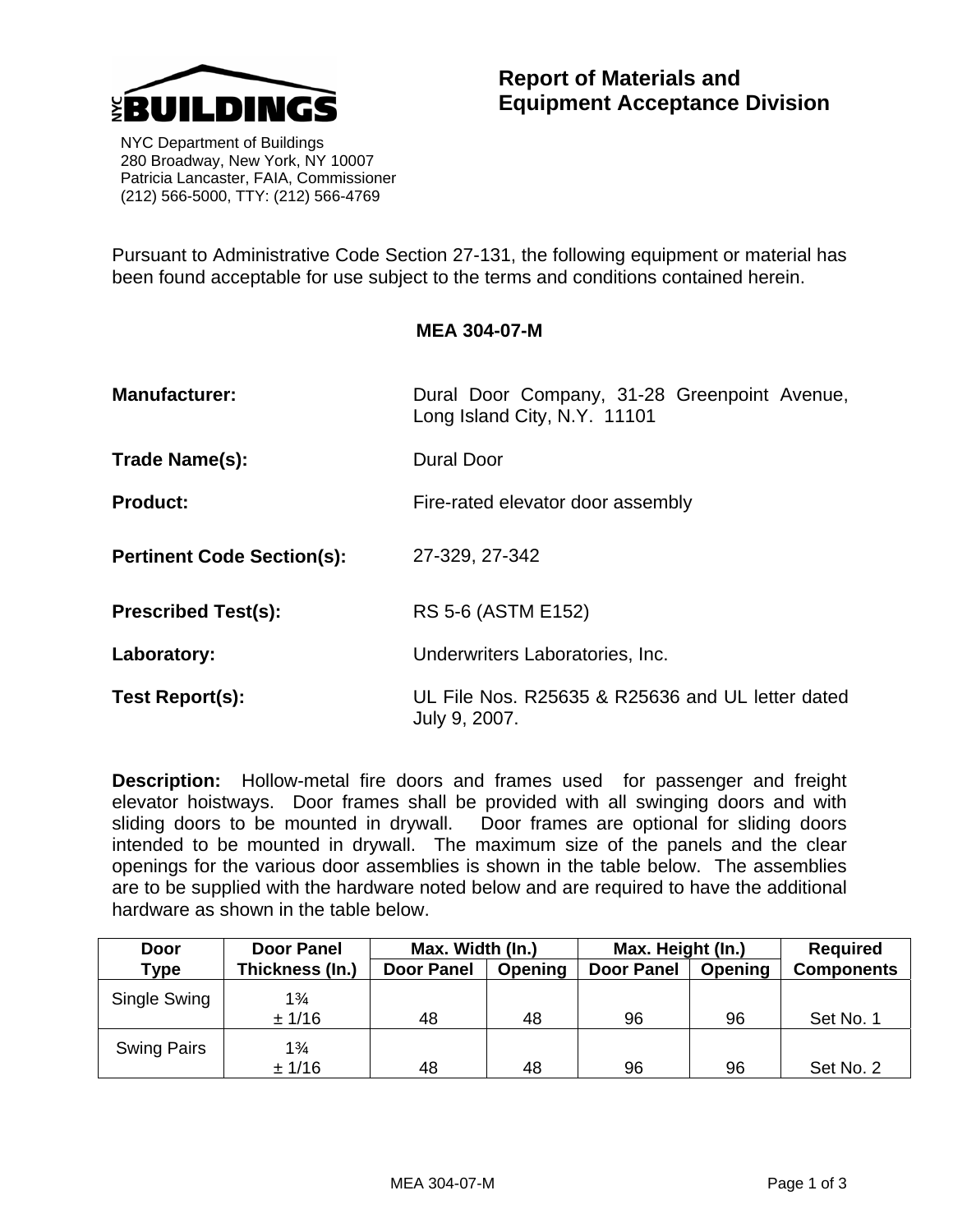| <b>Door Panel</b><br>Door                                                                                        |                     | Max. Width (In.)  |                | Max. Height (In.) |         | <b>Required</b>   |  |  |  |
|------------------------------------------------------------------------------------------------------------------|---------------------|-------------------|----------------|-------------------|---------|-------------------|--|--|--|
| <b>Type</b>                                                                                                      | Thickness (In.)     | <b>Door Panel</b> | <b>Opening</b> | <b>Door Panel</b> | Opening | <b>Components</b> |  |  |  |
| Side slide<br>$1 - 2 -$ or<br>3-panel                                                                            | $1\frac{1}{4}$ to 2 | $43\frac{1}{2}$   | 48             | 96%               | 96      | Set No. 3         |  |  |  |
| Center open<br>slide 2-, 4- or<br>6- panel                                                                       | $1\frac{1}{4}$ to 2 | $24\frac{3}{4}$   | 48             | 96%               | 96      | Set No. 3         |  |  |  |
| <b>Required Components:</b><br>Set No. 1: UL-listed interlock, door closer, door hinges, and single point latch. |                     |                   |                |                   |         |                   |  |  |  |

 Set No. 2: UL-listed interlock, door closer, door hinges, single point latch, door coordinator, and automatic flush bolts.

Set No. 3: UL-listed interlock and elevator hardware (header track, hangers, and rollers).

## Door

Each door panel consists of a front and rear steel sheet bonded together with internal steel stiffeners and top and bottom steel channels. The doors are provided with reinforcements and cutouts required for the various hardware that is to be used with them.

## Frame

Each frame is of minimum 14-gauge steel. The frames can be furnished either welded together or in three components to be mechanically fastened together in the field. The frames are provided with anchors for attachment to the wall and reinforcements and cutouts as required for hardware items.

## Hardware

The door and frame assemblies require the hardware noted in the above table to complete their installation. In addition, for sliding doors, the following hardware items are furnished as part of the assembly: two bottom guides for each panel, a steel trailing edge hook for the last panel to attach to the frame, an aluminum sill, steel struts, and all the brackets and fasteners to attach the hardware components to the assembly.

**Terms and Conditions:** The above-described fire-rated elevator doors and frames are accepted with the following conditions:

- 1. Doors and frames shall be used where Class "B" or less rating is required.
- 2. Doors shall be operated by an approved fusible link or other New York Cityapproved automatic closing mechanism.